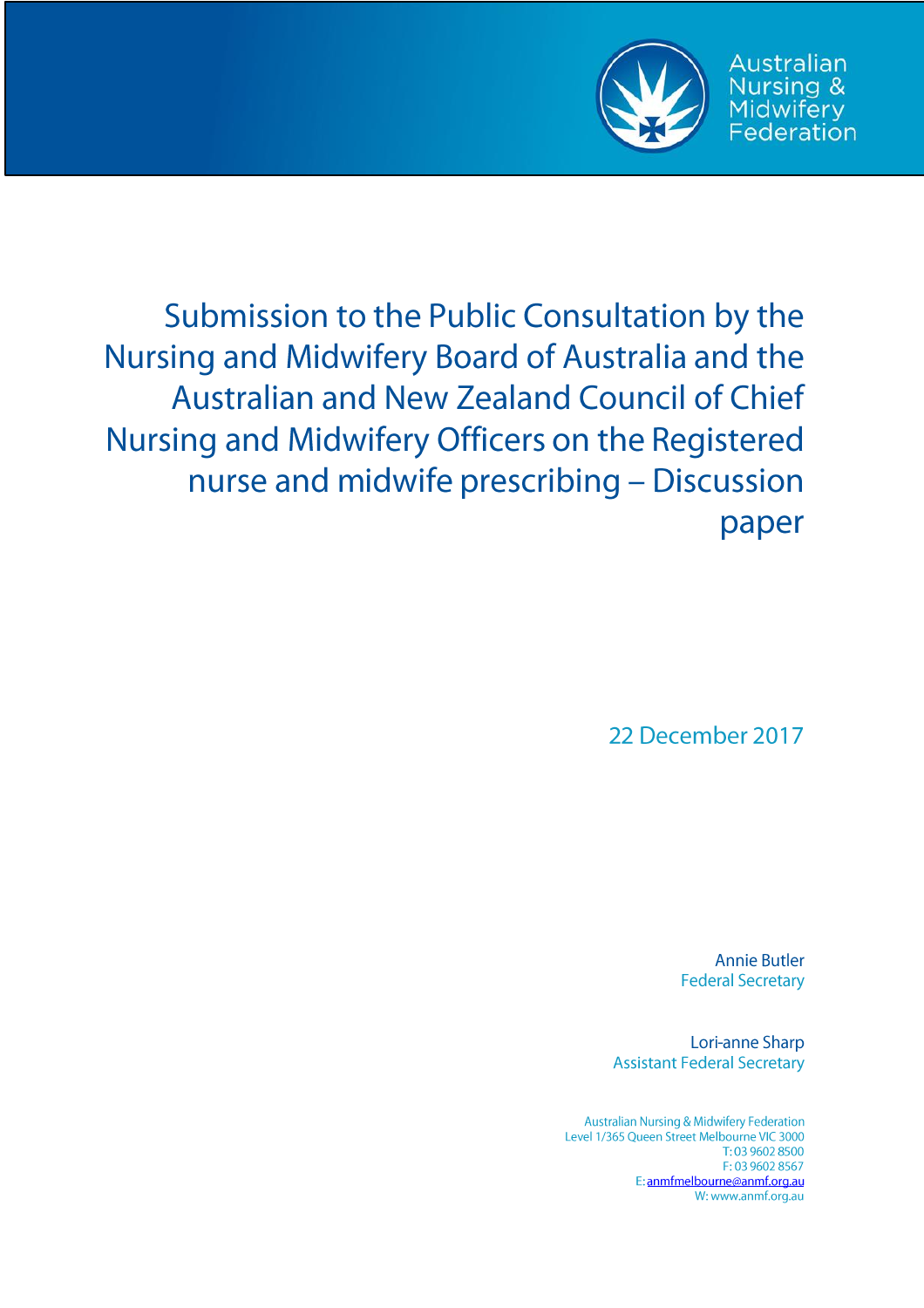#### **Introduction**

Established in 1924, the Australian Nursing and Midwifery Federation (ANMF) is the largest professional and industrial organisation in Australia for nurses, midwives and assistants in nursing. With Branches in each State and Territory, the core business of the ANMF is the professional and industrial representation of our members and the professions of nursing and midwifery.

With a membership now standing at over 270,000 nurses, midwives and assistants in nursing, our members are employed across all urban, rural and remote locations, in both the public and private health and aged care sectors.

The ANMF takes a leadership role for the nursing and midwifery professions by participating in the development of policy relating to: nursing and midwifery practice, professionalism, regulation, education, training, workforce, and socio-economic welfare; health and aged care, community services, veterans' affairs, workplace health and safety, industrial relations, social justice, human rights, immigration, foreign affairs and law reform.

The Federation welcomes the opportunity to provide response to the Nursing and Midwifery Board of Australia (NMBA) and Australian and New Zealand Council of Chief Nursing and Midwifery Officers (ANZCCNMO) public consultation on the *Registered nurse and midwife prescribing – Discussion paper.* It is imperative that there be a consistent and standard approach to prescribing for all health practitioners with prescribing rights. The ANMF supports reforms that enable all nurses and midwives to operate to their full scope of practice.

For decades, registered nurses and midwives have engaged in structured prescribing through the use of nurse/midwife-initiated medicines, standing orders and protocols. Current Bachelor of Nursing, Bachelor of Midwifery and Postgraduate Diploma of Midwifery programs provide the underpinning education required to enable registered nurses and midwives to safely administer and prescribe medicines through the use of nurse/midwife initiated medicines, standing orders and protocols.

Nurse practitioners and midwives with scheduled medicines endorsement safely prescribe independently. The existing NMBA endorsement process for independent prescribing by nurse practitioners and midwives is supported. Independent prescribing remains the remit of endorsed nurse practitioners and midwives with scheduled medicines endorsement.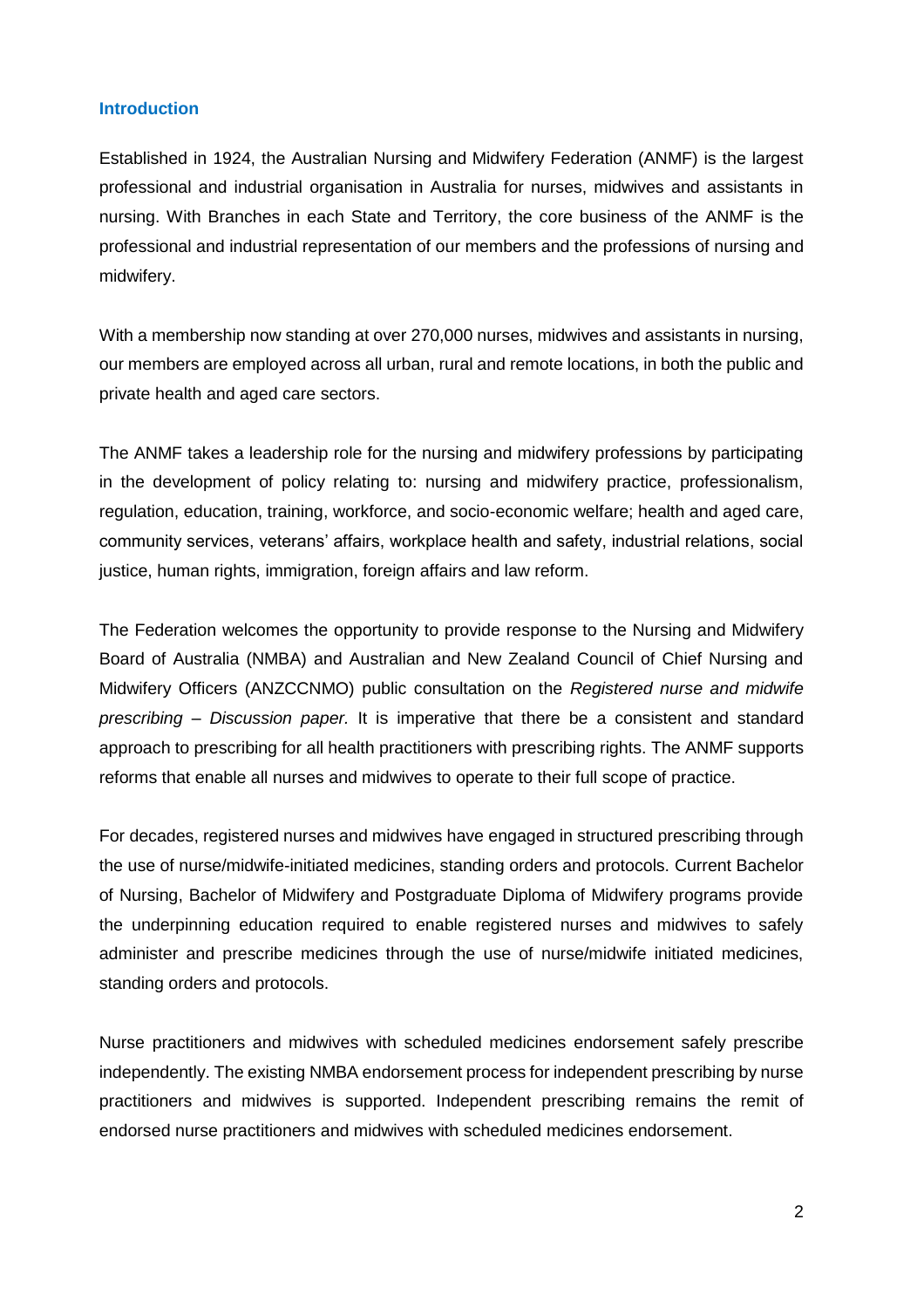The ANMF's feedback is provided against the questions posed in the NMBA and ANZCCNMO Discussion paper for this consultation.

## **ANMF Response to Consultation Questions**

#### *Question 1*

*Should the NMBA and ANZCCNMO explore the expansion of the model of autonomous prescribing for registered nurses beyond nurse practitioners and endorsed midwives? If so, what would be the advantages of expanding this model?*

Independent or autonomous prescribing is the remit of nurse practitioners and midwives with scheduled medicines endorsement. As all registered nurses are autonomous health practitioners, it is the view of the ANMF that this level of prescribing should be referred to as independent prescribing. The existing NMBA endorsement process for independent prescribing by nurse practitioners and midwives is supported.

Before a model of independent prescribing for registered nurses could be considered, there would need to be a nationally agreed mechanism by which it is possible to determine that the registered nurse is working as an advanced practice nurse. A national framework to support advanced practice needs to be established as the foundation for a move to broadening independent prescribing.

Registered nurses and midwives with an endorsement that permits them to prescribe should be paid an allowance in addition to any other payment or allowance.

Once this advanced practice framework is in place, benefits to expanding the model of independent prescribing for registered nurses could be realised and the advantages would include: person-centred care; reduced wait times; system efficiency; cost effectiveness; workforce flexibility; job satisfaction; and improved workforce retention.

This expanded model of independent prescribing would have immense potential to improve timely access for all to high quality, safe health care.

### *Question 2*

*Would a model of prescribing under supervision/designated prescribing (however termed) by RNs and midwives provide increased access to health services for consumers?*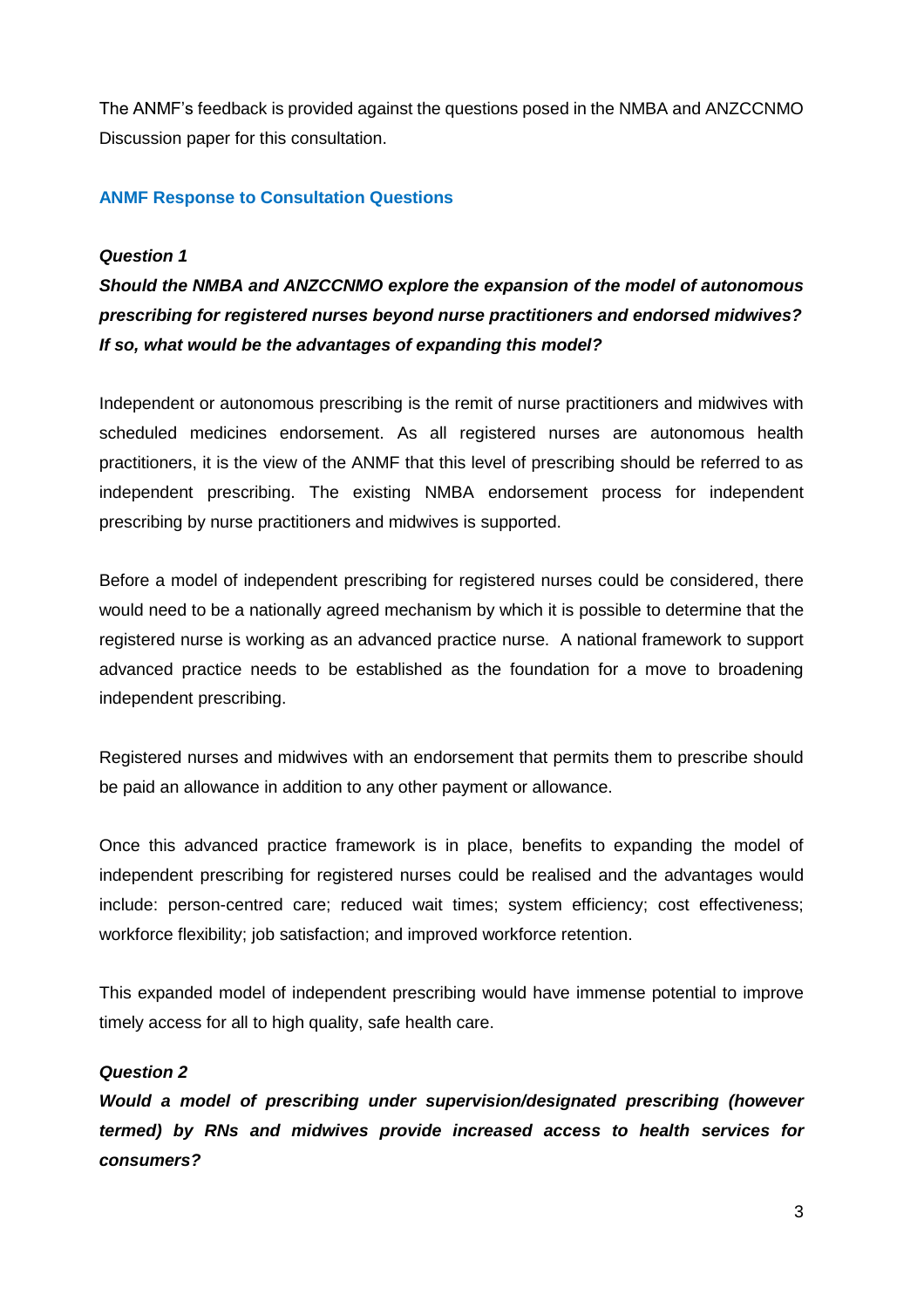A partnership model of prescribing by registered nurses, to be undertaken in conjunction with an independent prescriber, would improve access to health services for consumers. Partnership prescribing is the preferred descriptor of this level of prescribing as this more accurately reflects the relationship between the registered nurse with limited authorisation to prescribe and the authorised independent prescriber, whether that be a nurse practitioner or a medical practitioner.

The use of the terms 'prescribing under supervision' or 'designated prescribing' are potentially misleading and may act as a barrier to registered nurses working to their full scope of practice. Registered nurses, as autonomous health practitioners, are not 'supervised' by other health practitioners. They work collaboratively and in partnership with their health practitioner colleagues, for the benefit of the persons for whom they provide care.

Registered nurses should be permitted to prescribe in partnership with an independent prescriber once they have met Nursing and Midwifery Board of Australia (NMBA) requirements to be endorsed at this level.

A partnership model of prescribing by midwives would not be necessary. Within the defined scope of practice of the midwife, the pre-registration education requirements clearly meet the NMBA Model 3 prescribing (ANMF Level 1 – see Q4 response). Current post-registration education requirements for midwives clearly lead to NMBA Model 1 (ANMF Level 3 – see Q4 response).

## *Question 3*

- *a) What should the prerequisites, competence, regulatory policy and governance be for prescribing under supervision/designated prescriber for an RN and midwife?*
- *b) Should there be prerequisites for prescribing under supervision/designated prescriber, and if so, what should they be?*

All post-graduate programs leading to endorsement as a prescriber must be accredited by the Australian Nursing and Midwifery Accreditation Council (ANMAC) and approved by the NMBA. Registered nurses with at least two years' experience should be eligible to enter an ANMAC accredited and NMBA approved program (Post Graduate Certificate or equivalent level) leading to endorsement as a partnership prescriber. Successful completion of this program should enable prescribing in partnership with a health practitioner authorised to prescribe independently, such as a nurse practitioner. It would be appropriate for the NMBA to require registered nurses with an endorsement as a partnership prescriber to undertake an additional 10 hours of continuing professional development relating to prescribing medicines, each year.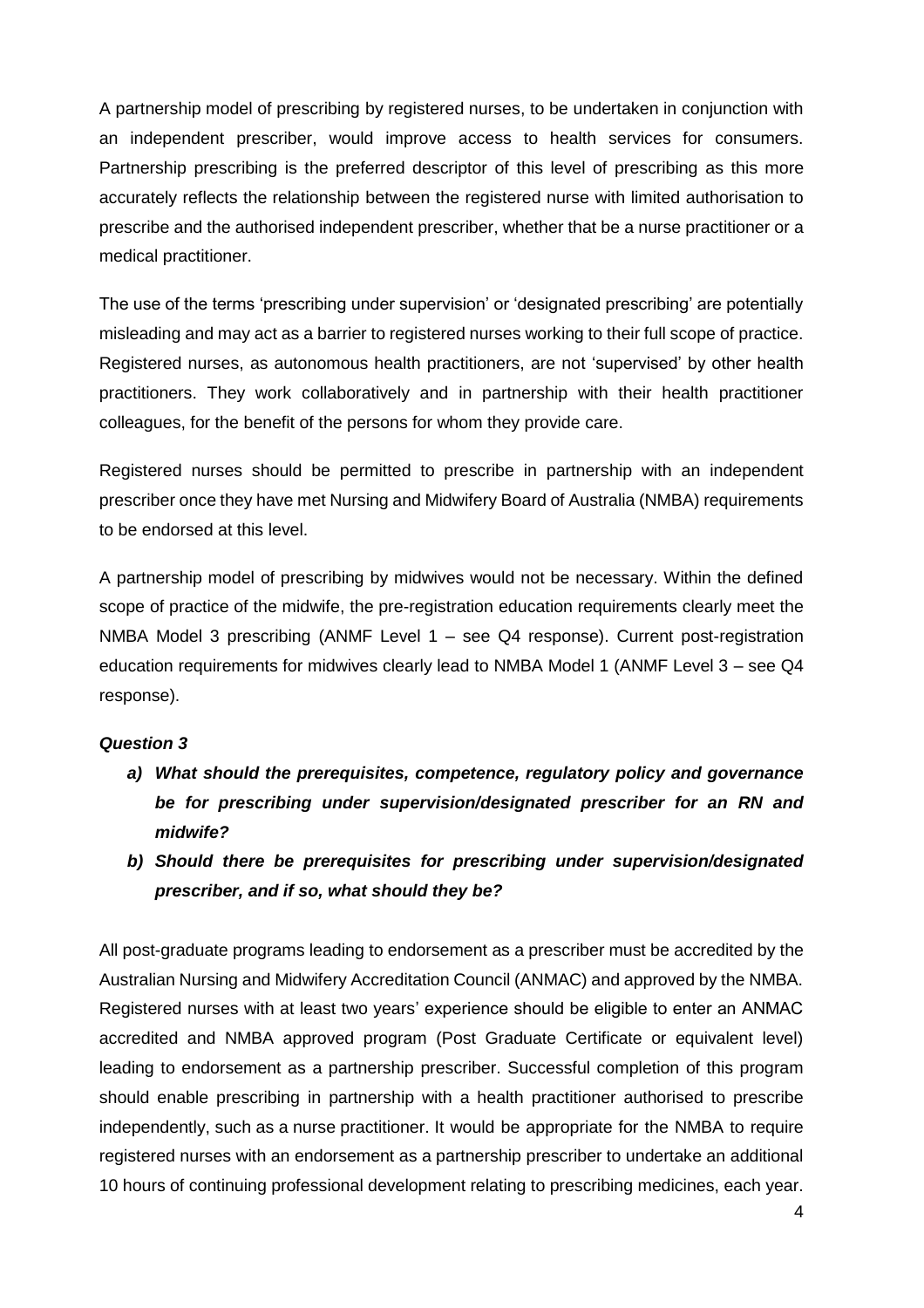A *Prescribing Competencies Framework*<sup>1</sup> was developed by NPSMedicineWise, in November 2012, which promotes quality use of medicines across all prescribing professions. Consistent with the Australian Government *National Medicines Policy*, the Framework describes the competencies that health professionals require to prescribe medicines judiciously, appropriately, safely and effectively in the Australian healthcare system<sup>2</sup>. The NPSMedicineWise *Prescribing Competencies Framework* should be used to develop or revise prescribing curricula.

Registered nurses with an endorsement for scheduled medicines (rural and isolated practice), commonly referred to as 'RIPERN', who have completed an ANMAC accredited and NMBA approved post-graduate program to enable them to supply medicines under protocol, should not be disadvantaged under any regulatory prescribing reforms. These registered nurses should have their endorsement recognised for the life of their registration and be provided with the opportunity to convert to endorsement as a partnership prescriber following completion of an ANMAC accredited and NMBA approved bridging program, at no cost or disadvantage.

State and Territory Drugs and Poisons legislation and regulations must enable, or be amended to support, partnership prescribing by registered nurses.

As stated above in response to Question 2, given their scope of practice is clearly defined, there should be no need for this level of partnership prescribing by midwives.

#### *Question 4*

# *Will a framework encompassing three forms of prescribing meet all public and private health service requirements?*

It is the view of the ANMF that the proposed three levels of prescribing for registered nurses would meet the needs of public and private health service requirements. The three levels proposed for registered nurses are:

#### Level 1 - Structured prescribing (NMBA Model 3)

Prescribing occurs where a prescriber with a limited authorisation to prescribe medicines by legislation, requirements of the national Board and policies of the jurisdiction or health service, prescribes medicines under a guideline, protocol or standing order.

#### Level 2 - Partnership prescribing (NMBA Model 2)

Prescribing occurs where a prescriber undertakes prescribing within their scope of practice in partnership with an authorised independent prescriber. The partnership prescriber has been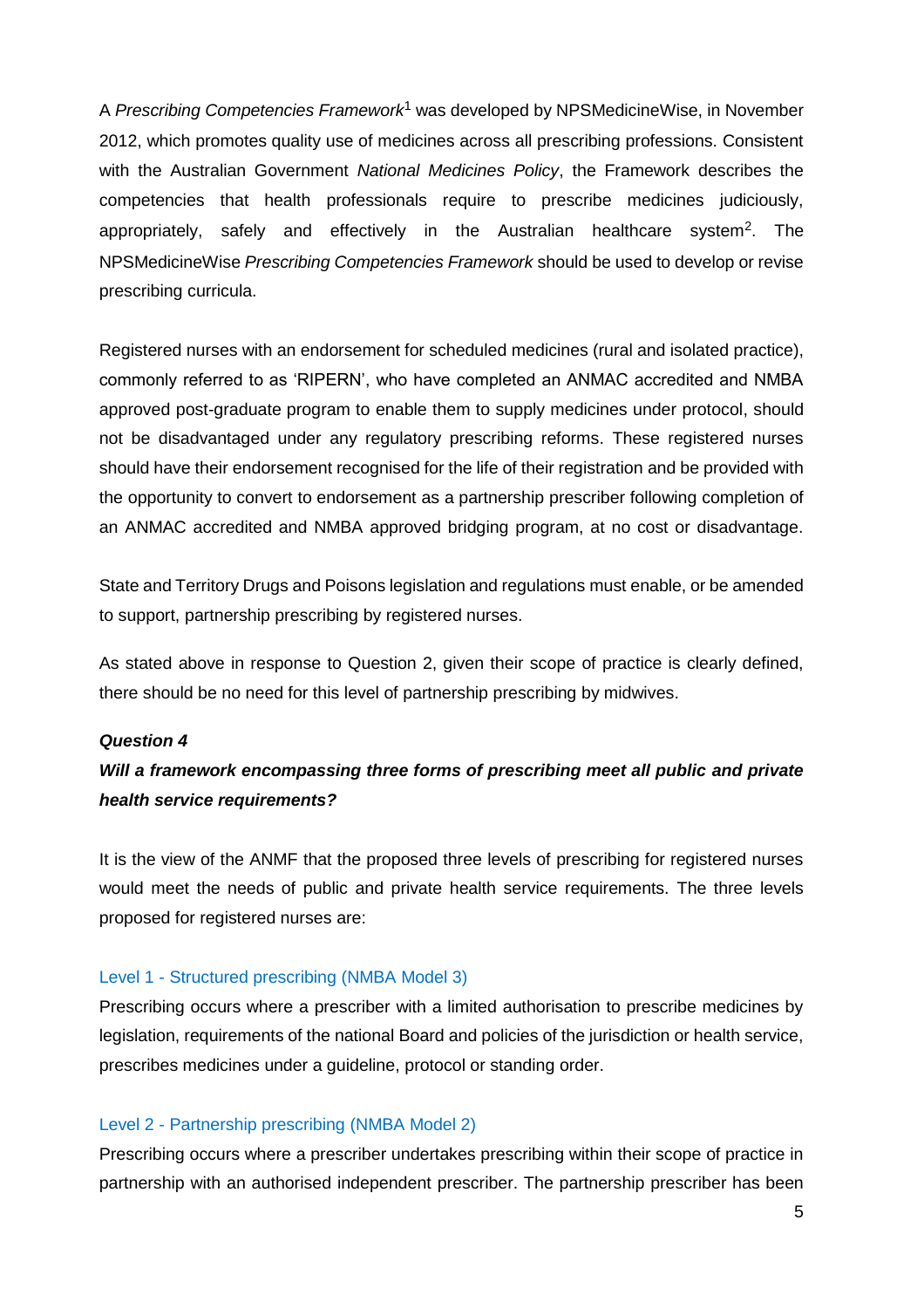educated to prescribe and has a limited authorisation to prescribe medicines by legislation, requirements of the national Board and policies of the jurisdiction, employer or health service. The partnership prescriber recognises their role in the health care team and ensures appropriate communication occurs between team members and the person taking the medicine.

#### Level 3 - Independent prescribing (NMBA Model 1)

Prescribing occurs where a prescriber undertakes prescribing within their scope of practice without the approval or supervision of another health practitioner. The prescriber has been educated and authorised to independently prescribe in a specific area of clinical practice. Although the prescriber may prescribe independently, they recognise the role of all members of the health care team and ensure appropriate communication occurs between team members and the person taking the medicine. This model of prescribing is currently within the scope of practice of nurse practitioners and midwives with scheduled medicines endorsement.

#### *Question 5*

# *Are there areas of patient and/or service need that will not be met by developing this framework for RN and midwife prescribing?*

The ANMF is concerned that accessibility to health care for people in rural and remote areas would be impacted by the transition to the new prescribing reforms, particularly in Queensland and Victoria. There are currently 1,117 registered nurses across the country with scheduled medicines endorsement for rural and isolated practice, allowing them to supply under protocol. There are 820 with this endorsement in Queensland and 173 in Victoria. It is essential these registered nurses retain this endorsement for the life of their registration. This will ensure there is no gap in service provision during transition.

It is also essential that those registered nurses who choose to remain a rural and isolated practice endorsed registered nurse (RIPERN) should be under no obligation to move to partnership prescribing. However, all RIPERN's should be provided with the opportunity to convert to endorsement as a partnership prescriber, following completion of an ANMAC accredited and NMBA approved bridging program, at no cost or disadvantage.

#### *Question 6*

#### *Does this table accurately reflect the possible future direction of RN prescribing?*

See response to question 4.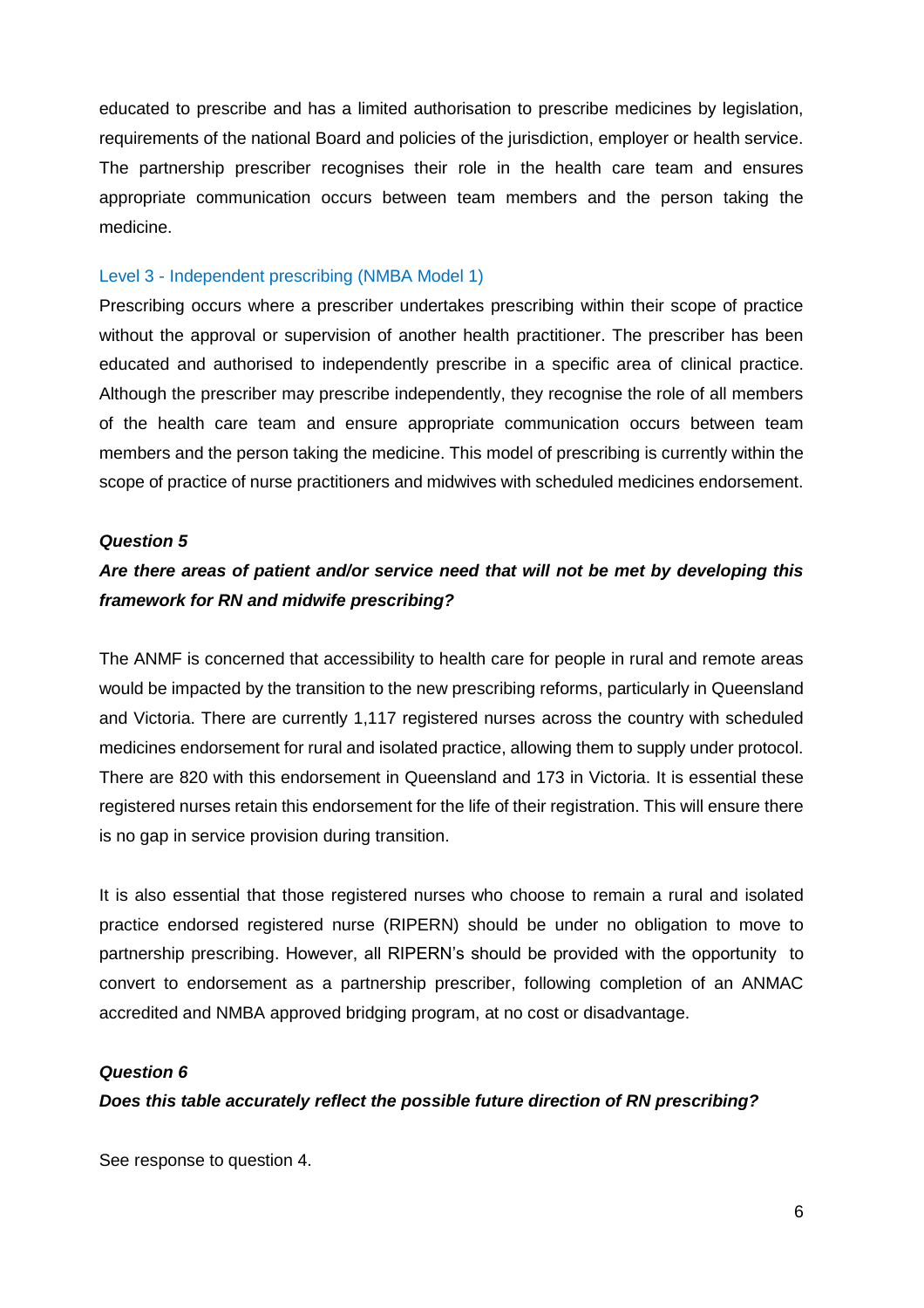# *Question 7 Should the framework described in Table 2 apply to midwives? If not, what alternative approach is suggested?*

As midwives' scope of practice is more clearly defined, there is no need for partnership prescribing. The two levels proposed for midwives are:

## Structured prescribing (NMBA Model 3)

Prescribing occurs where a prescriber with a limited authorisation to prescribe medicines by legislation, requirements of the national Board and policies of the jurisdiction or health service, prescribes medicines under a guideline, protocol or standing order.

## Independent prescribing (NMBA Model 1)

Prescribing occurs where a prescriber undertakes prescribing within their scope of practice without the approval or supervision of another health practitioner. The prescriber has been educated and authorised to independently prescribe in a specific area of clinical practice. Although the prescriber may prescribe independently, they recognise the role of all members of the health care team and ensure appropriate communication occurs between team members and the person taking the medicine. This model of prescribing is currently within the scope of practice of midwives with scheduled medicines endorsement.

The existing NMBA endorsement process for independent prescribing by midwives is supported. Independent prescribing remains the remit of midwives with scheduled medicines endorsement.

As is currently the case, midwives with at least three years' experience should be eligible to enter an ANMAC accredited and NMBA approved program (Post Graduate Certificate or equivalent level) leading to endorsement as an independent prescriber. However, it is the view of the ANMF, given the 21.9 average weekly hours worked by midwives<sup>3</sup>, that the requirement for 5,000 hours over this three year period (which is full-time), is excessive and should be reduced to 3,500 hours over this same period.

## **Conclusion**

The ANMF welcomes the opportunity to provide feedback through this submission to the public consultation on the NMBA and ANZCCNMO *Registered nurse and midwife – Discussion paper*.